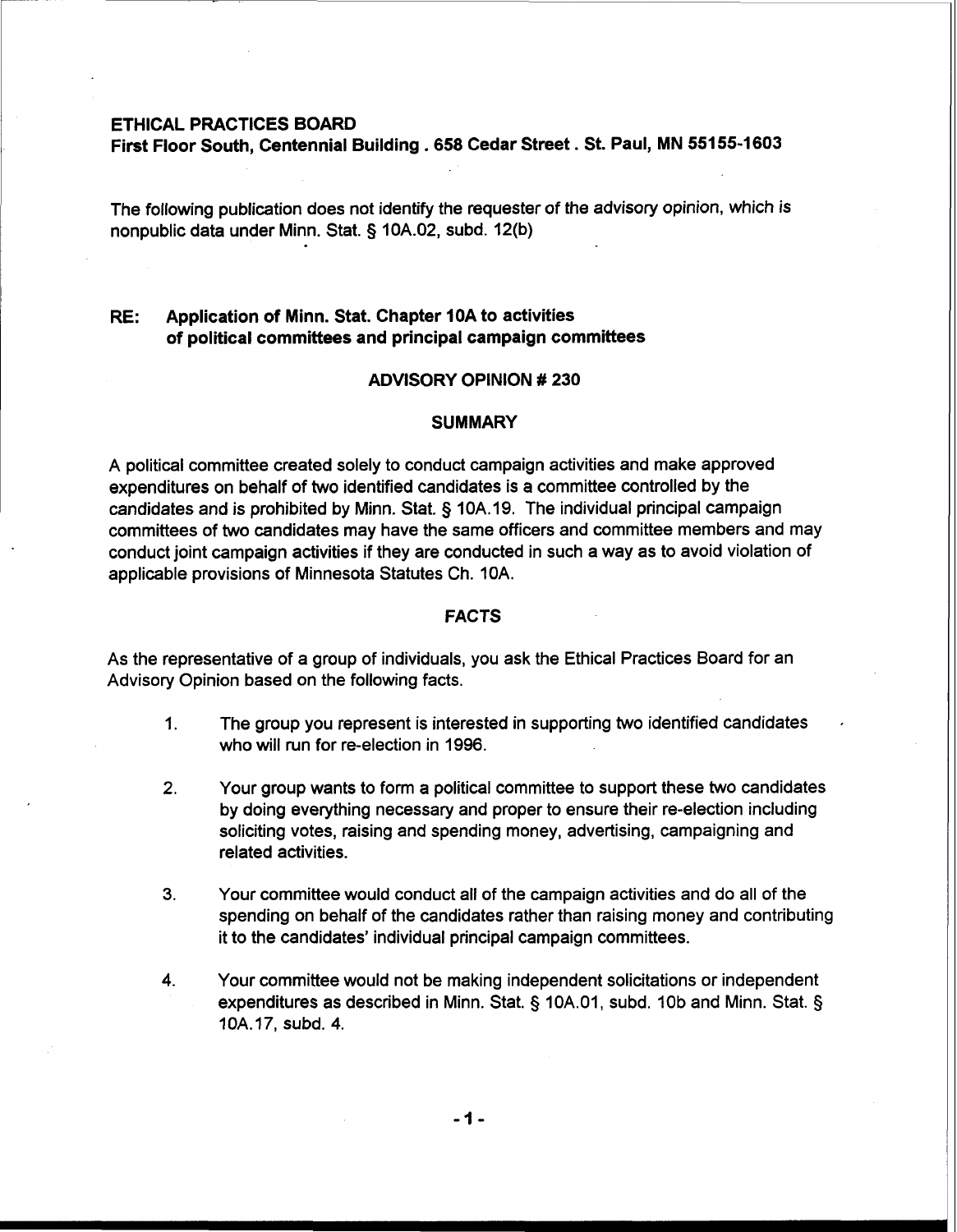- **5.** Your committee intends to terminate after the 1996 election.
- 6. Presently, neither of the two candidates has a principal campaign committee registered with the Ethical Practices Board. The candidates also want to assure their compliance with the provisions of Minnesota Statutes Ch. 10A.

Your request states a number of individual questions which have been restated for the purposes of this Opinion to identify the key issues the Board believes require consideration.

# ISSUE ONE

Are the individual candidates required to form their own principal campaign committees?

# **OPINION**

Yes.

The political committee you describe would conduct activities to further the election of the two candidates by making approved expenditures. Those approved expenditures constitute contributions to the candidate. Minn. Stat. **5** 10A.01, subd. 10a.

In order to accept contributions which are, in aggregate, more than \$100.00, each candidate must establish a principal campaign committee. Minn. Stat. § 10A. 19.

## ISSUE TWO

May the proposed political committee be established to conduct all campaign activities and make all expenditures on behalf of the two candidates without violation of Minnesota Statutes , Ch. IOA?

## **OPINION**

No. The limited purpose of the specific political committee you describe and the proposed method of operation would result in violation by the two candidates of the prohibition against authorization and control of a political committee other than the candidate's principal campaign committee.

As described, ail of your political committee's activities on behalf of each candidate would be donations in kind to that candidate. These donations would have to be made as approved expenditures, each requiring the written approval of the candidate's principal campaign committee with respect to purpose and amount. Minn. Stat. **5** 10A. 17, subd. 2.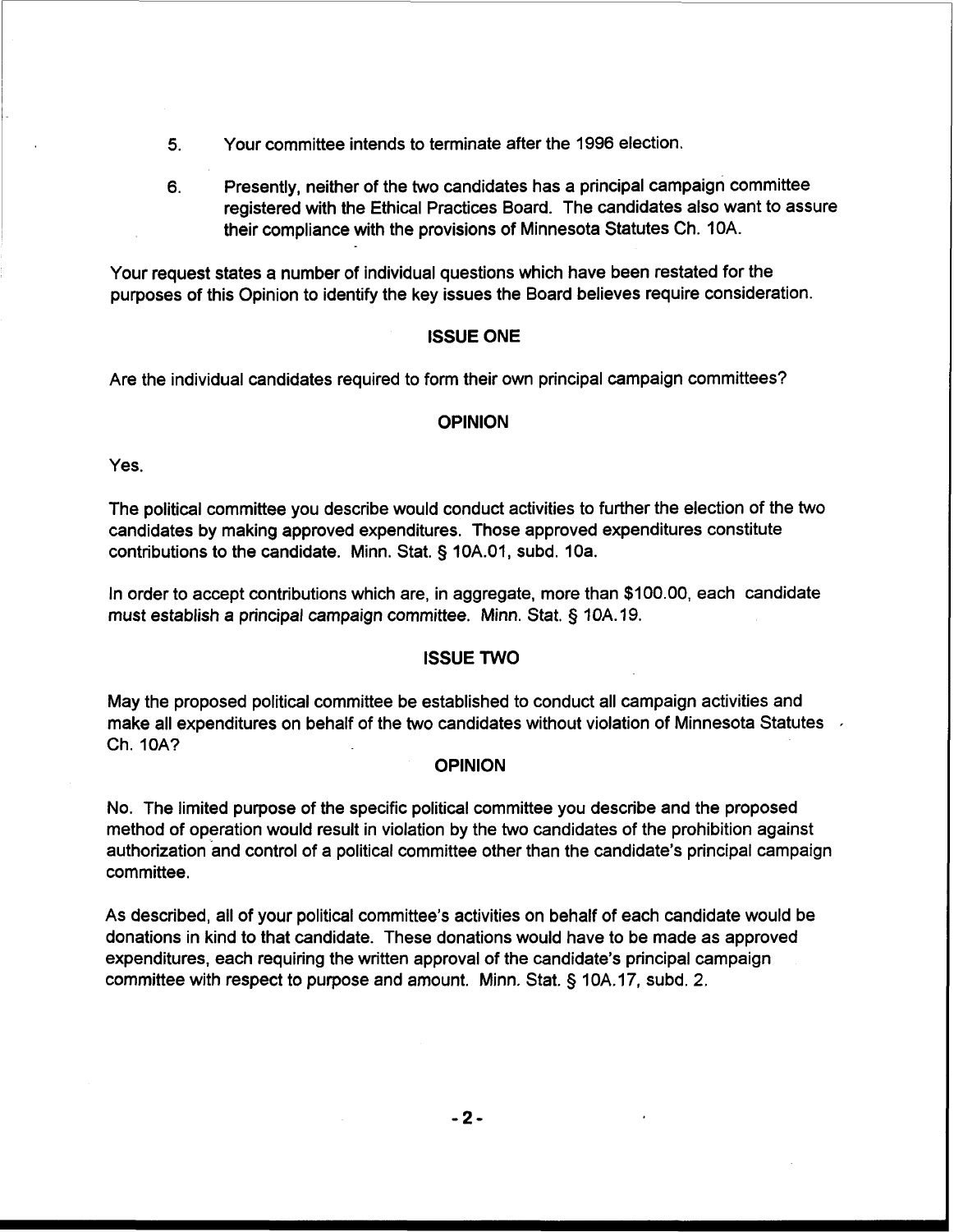Your political committee would be unable to carry out its stated purpose without ongoing consultation with and approval by the candidates, acting through their principal campaign committees.

Minn. Stat. **5** 10A. 19 states that:

"A candidate may not authorize . . .or cause to be formed any other political committee [than the candidate's principal campaign committee] operating under the direct or indirect control of the candidate."

It is the Board's opinion that ongoing approval by the candidates of each of your political committee's expenditures would result in the candidates exercising direct or indirect control over your political committee. The formation of such a controlled committee is prohibited by Minn. Stat. § 10A.19.

### **ISSUE THREE**

If each of the two candidates establishes a principal campaign committee, may the principal campaign committees have common officers and conduct joint campaign activities?

### **OPINION**

Yes, if the activities are conducted according to the statutes and rules governing such activities.

The same individuals may serve as officers and committee members of each principal campaign committee. Minn. Stat. ch. 10A'makes it clear that all accounts and records of the two committees must be kept separately. Each committee is a separate and distinct entity for all purposes.

The committees may participate in joint fundraising, advertising and other joint campaign activities as long as those activities do not result in the violation of the provisions of Minnesota Statutes Ch. 10A. Particular care must be taken to avoid violation of those provisions against earmarking of contributions, contributions between principal campaign committees, and the making of approved expenditures by one principal campaign committee on behalf of another.

While they have not yet been finally adopted, the Board has promulgated rules relating to campaign finance and, in particular, to certain issues related to joint activities of principal campaign committees. The Board has given its final approval to these rules, which will be adopted after final publication. The rules which are particularly relevant to your request are incorporated into this opinion and reflect the opinion of the Board on the issues covered. The rules are set forth in the statutory citation section at the end of this opinion and are as follows: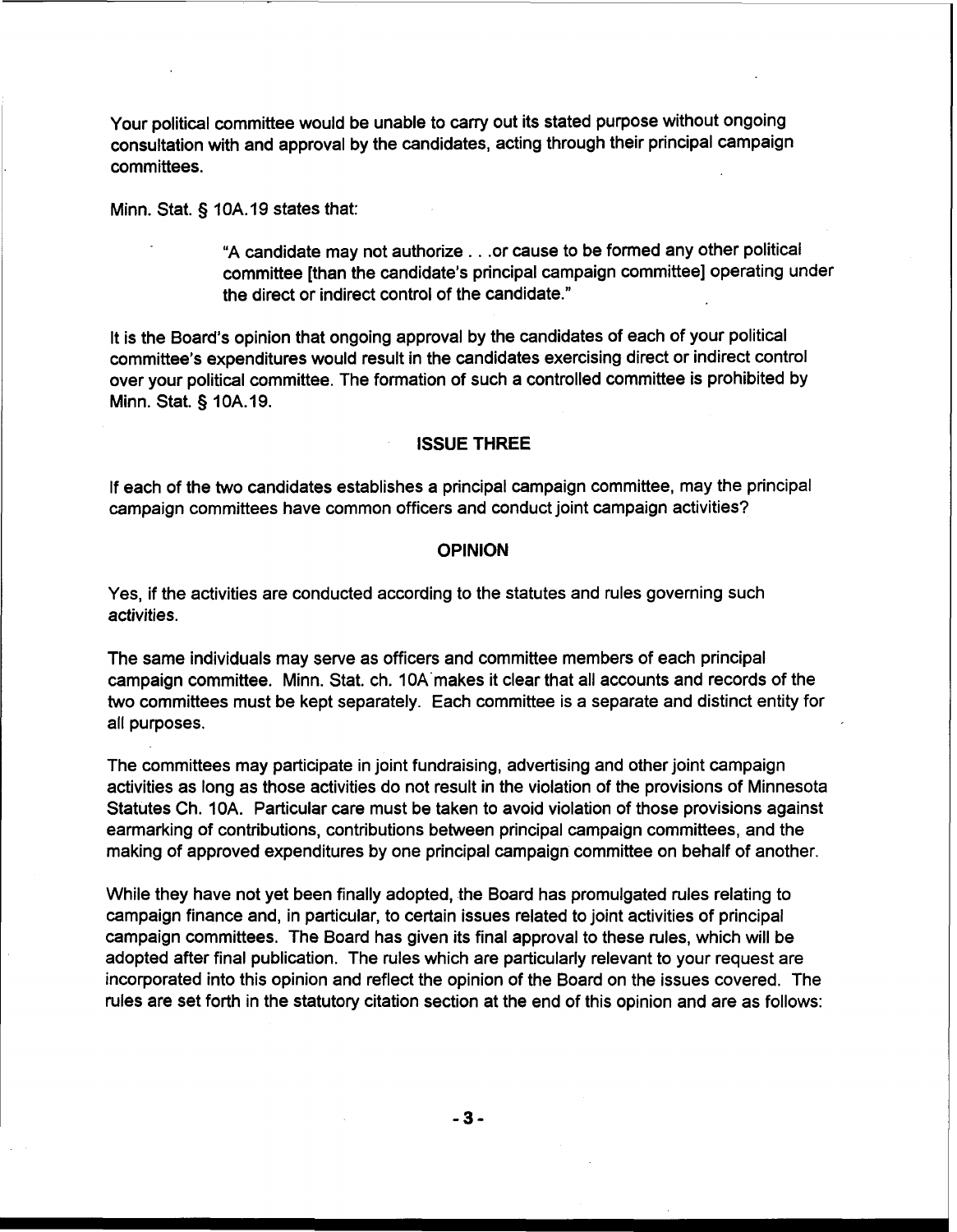Definition of Fundraising event M.R. 4503.0100, subp. 4<br>Campaign Materials Including Other Candidates M.R. 4503.1000, subp. 2 Campaign Materials Including Other Candidates M.R. 4503.1000,<br>Joint Fundraising Events by Principal Campaign Committees M.R. 4503.1200 Joint Fundraising Events by Principal Campaign Committees

## **NOTE**

Because the Board has concluded that the proposed political committee may not be established consistent with the provisions of Minn. Stat. **3** 10A. 19, it does not make a determination as to whether contributions to the proposed committee would violate the provision against earmarking established in Minn. Stat. **3** 10A.16.

Douglas H. Sillers, Chair Ethical Practices Board

# **CITED STATUTES AND PROPOSED RULES**

### **1 OA.01 DEFINITIONS.**

Subdivision 1. For the purposes of sections 10A.O1 to 10A.34, the terms defined in this section have the meanings given them unless the context clearly indicates otherwise.  $1 - 1$ 

Subd. 10a. "Approved expenditure" means an expenditure made on behalf of a candidate by an entity other than the principal campaign committee of that candidate, which expenditure is made with the authorization or expressed or implied consent of, or in cooperation or in concert ' with, or at the request or suggestion of that candidate, the candidate's principal campaign committee or the candidate's agent. An approved expenditure is a contribution to that candidate.

Subd. 10b. Independent expenditure. "Independent expenditure" means an expenditure expressly advocating the election or defeat of a clearly identified candidate, which expenditure is made without the express or implied consent, authorization, or cooperation of, and not in concert with or at the request or suggestion of, any candidate or any candidate's principal campaign committee or agent. . . .

### **1 0A.17 EXPENDITURES.**

 $\mathbf{1}$   $\mathbf{1}$   $\mathbf{1}$ 

Subd. 2. No individual or association may make an approved expenditure of more than \$20 without receiving written authorization as to the amount that may be spent and the purpose of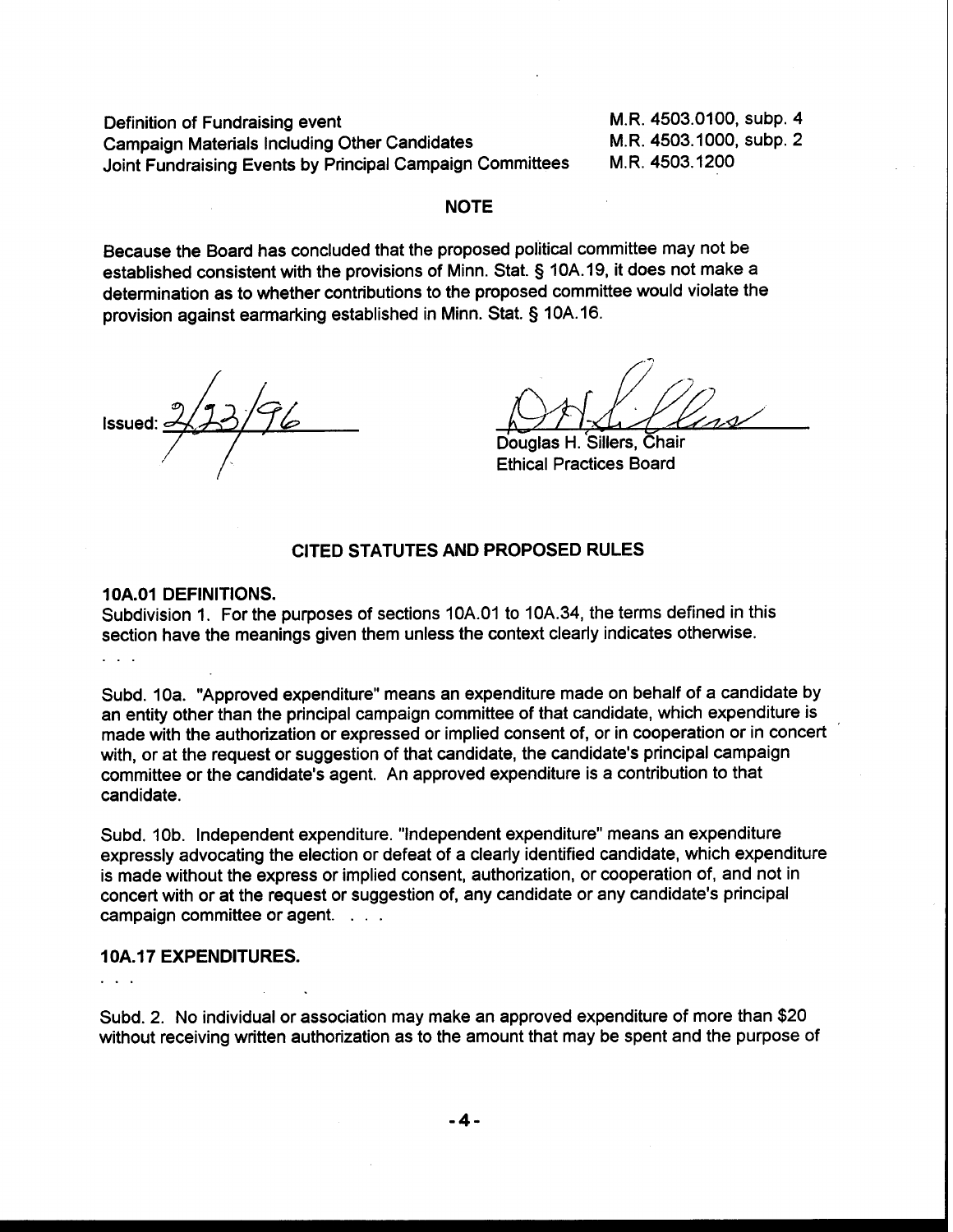the expenditure from the treasurer of the principal campaign committee of the candidate who approved the expenditure.

Subd. 4. Any individual, political committee, or political fund who independently solicits or accepts contributions or makes independent expenditures on behalf of any candidate shall publicly disclose that the expenditure is an independent expenditure. All written communications with those from whom contributions are independently solicited or accepted or to whom independent expenditures are made on behalf of a candidate, shall contain a statement in conspicuous type that the activity is an independent expenditure and is not approved by the candidate nor is the candidate responsible for it. Similar language shall be included in all oral communications, in conspicuous type on the front page of all literature and advertisements published or posted, and at the end of all broadcast advertisements made by that individual, political committee or political fund on the candidate's behalf.

### 10A.19 PRINCIPAL CAMPAIGN COMMITTEE.

Subdivision 1. No candidate shall accept contributions from any source, other than self, in aggregate in excess of \$100 or accept a public subsidy unless the candidate designates and causes to be formed a single principal campaign committee for each office sought. A candidate may not authorize, designate, or cause to be formed any other political committee bearing the candidate's name or title or otherwise operating under the direct or indirect control of the candidate. However, a candidate may be involved in the direct or indirect control of a party unit as defined in section 10A.275, subdivision 3. A political committee bearing a candidate's name or title or otherwise operating under the direct or indirect control of the candidate, other than a principal campaign committee of the candidate, may not accept contributions after May 21, 1993, and must be dissolved by December 31, 1993.

 $2.12 - 2.$ 

 $\cdots$ 

#### Minnesota Rules (proposed)

#### 4503.0101 DEFINITIONS.

Subp. 4. Fundraising event. A "fundraising event" is any meal, party, entertainment event, rally or similar gathering of three or more individuals where contributions are solicited or received.

## 4503.1 001 CAMPAIGN MATERIALS INCLUDING OTHER CANDIDATES.

. . .

Subp. 2. Multi-candidate materials prepared by a candidate. A candidate who produces and distributes campaign materials, including media advertisements, which include images of, appearances by, or references to one or more other candidates, and which mention the candidacy of the other candidates or include a direct or indirect appeal for the support of the other candidates must collect from each of the other candidates a reasonable proportion of the production and distribution costs.